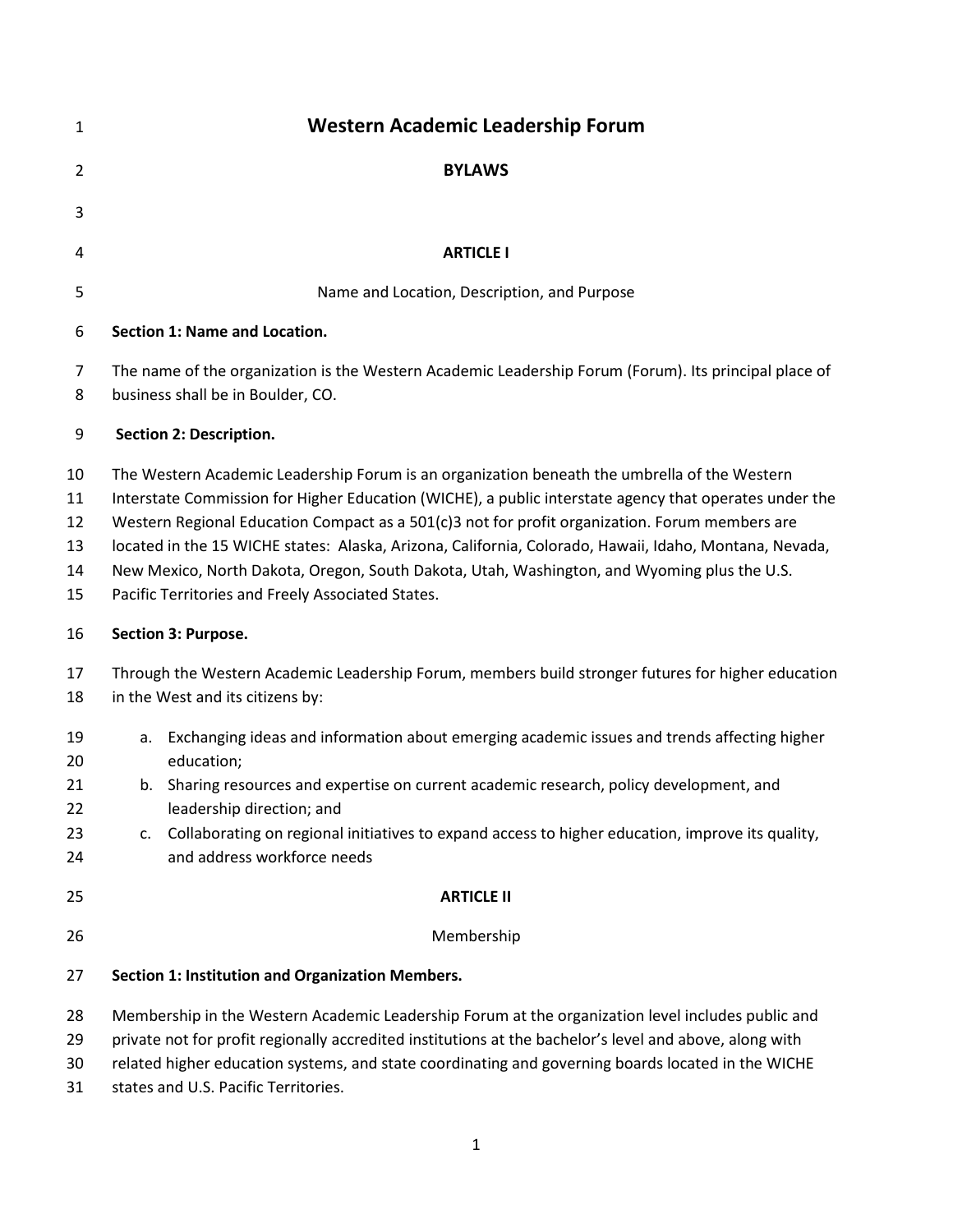a. **Eligibility and Rights of Members**. Organizational membership is granted after completion and receipt of a membership application and payment of annual dues. Each organizational member shall appoint its provost, vice president for academic affairs, or another with a similar title constituting a chief academic officer to serve as its official representative. The official representative will cast the member's sole vote in the organization's elections and business matters**.** The official representative shall also be the channel for all official communications between the member and the Western Academic Leadership Forum. By written notification to the Forum's director, an official representative may designate another individual within that member organization to serve as a proxy and to vote on behalf of that member. b. **Resignation and Termination.** Any member may resign by written notice to the Forum Director. Resignation shall not relieve a member of unpaid dues, or other charges previously accrued. A member may be terminated for failing to pay dues. c. **Dues and Fees.** Members shall be assessed such annual dues as fixed by the Executive Committee. A financial report shall be presented at the annual membership meeting. **Section 2: Individual Members: Emeritus Status.** Membership in the Western Academic Leadership Forum at the individual level is open solely to any retired individual who formerly served in the position of provost, vice president for academic affairs or with a similar title constituting a chief academic officer of an eligible institution or organization in the WICHE region. The Executive Committee is authorized to make exceptions in special circumstances. a. **Eligibility and Rights of Emeritus Members.** Emeritus member status is granted after completion and receipt of a membership application and payment of annual dues. Emeritus members shall not have the power to vote, nor are they eligible for election to the Executive Committee, but they may serve on committees and task forces of the organization. b. **Resignation and Termination.** Emeritus members may resign by written notice to the Forum's director. Resignation shall not relieve a member of unpaid dues, or other charges previously accrued. A member may be terminated for failing to pay dues. c. **Dues and Fees.** Emeritus members shall be assessed such annual dues and registration fee for the annual meeting as fixed by the Executive Committee. **ARTICLE III** Relationship to WICHE, Governance and Staff **Section 1: Relationship to WICHE**. The Western Academic Leadership Forum operates under the umbrella of the Western Interstate Commission for Higher Education. As such, the Western Academic Leadership Forum is subject to the authority of the WICHE Commission which serves as the fiscal agent.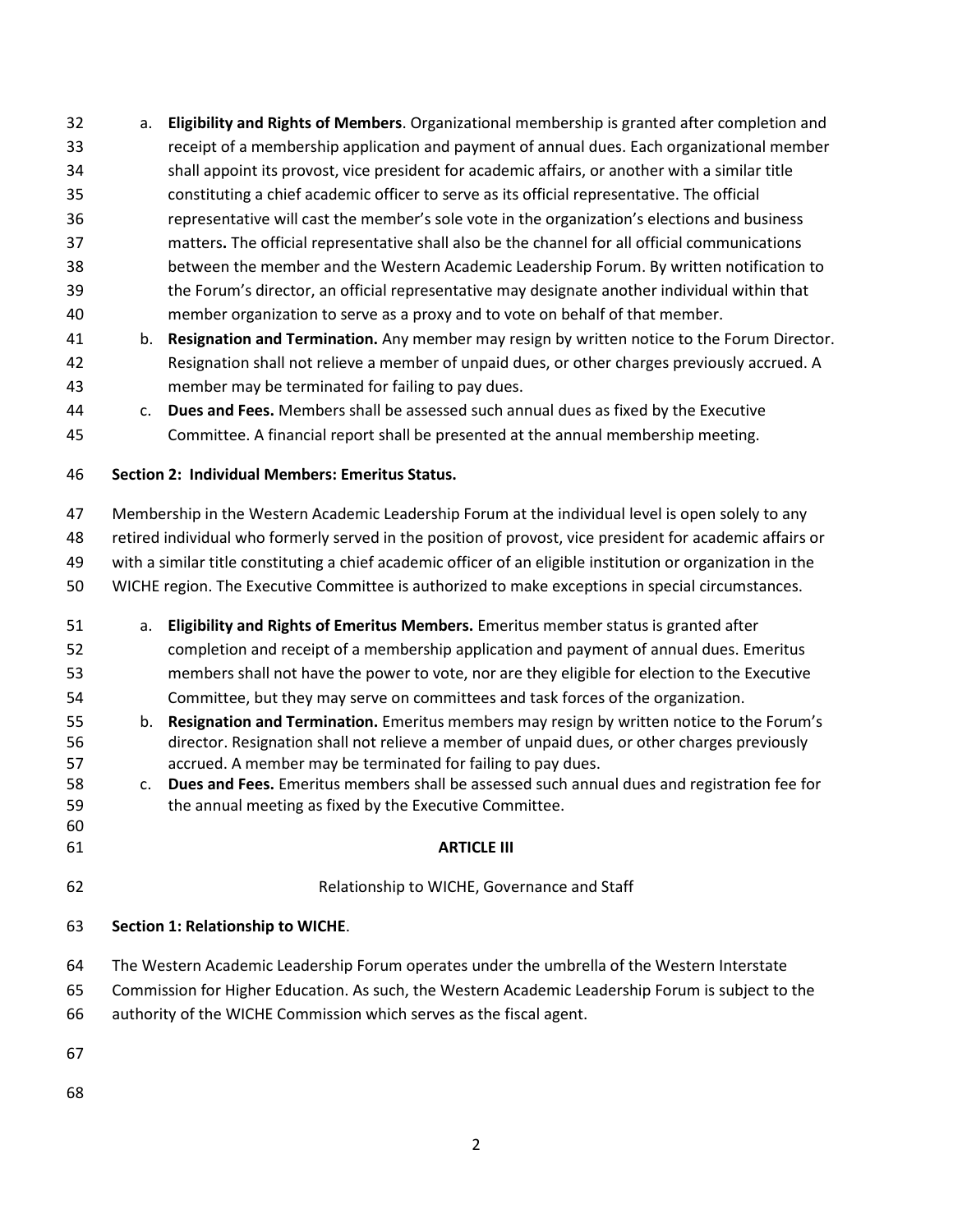### **Section 2: Governance by the Executive Committee.**

 The Western Academic Leadership Forum is governed by an executive committee which has oversight responsibility for the overall policy and direction of the organization. It delegates responsibility for day-to-day operations to the Forum's staff and committees. The members receive no compensation.

 a. **Members of the Executive Committee.** The Executive Committee is comprised of 16 official representatives, with one from each of the 15 WICHE states and one from the U.S. Pacific Territories and Freely Associated States. i. **Terms.** All members shall serve a minimum of a two-year term. Members shall stand for re-election every four years. The official representatives from the respective state shall elect the individual to represent the state's members on the Executive Committee via a means of their choice. \*\*(See guidelines about qualifications for serving on the Executive Committee). ii. **Vacancies.** When a vacancy on the Executive Committee exists mid-term, this seat may be filled by the new official representative appointed by the member unless the member asks that the Chair issue a call for nominations among the members in the state. iii. **Resignation, Termination, and Absences.** Resignation from the Executive Committee must be in writing and received by the Forum Director. A member of the executive committee may be terminated by the committee due to excess absences – more than two unexcused absences in a year. A committee member may be removed for other reasons by a three-fourths vote of the remaining committee members. b. **Officers and Duties**. There shall be two required officers of the Executive Committee – a chair and a vice chair – serving a one-year term. The chair and vice chair may serve up to three consecutive terms. The Executive Committee may choose to elect an Annual Meeting Host and/or an Annual Meeting Program Chair – serving a one-year term. Their duties are as follows: i. **The Chair**. The Chair shall convene and preside over all meetings of the Executive Committee and the annual membership meeting. The chair is the official spokesperson for Forum and is the only individual authorized to represent the position of the Forum in statements concerning local, state, and national policy and other such matters related to the Forum's purpose. Prior to making statements on matters for which the Forum has not taken an official position, the chair will make reasonable efforts to consult with the members of the Executive Committee. The chair will share any statements made on behalf of the Forum with the Executive Committee within 48 hours of making the statement. The chair is authorized to represent the Forum and the Executive Committee in authorizing adjustments to the approved budget of less than \$10,000, in approving specific expenditures within the approved budget, and in other matters approved at an official meeting of the Executive Committee. The chair must report to the Executive Committee in writing any such actions taken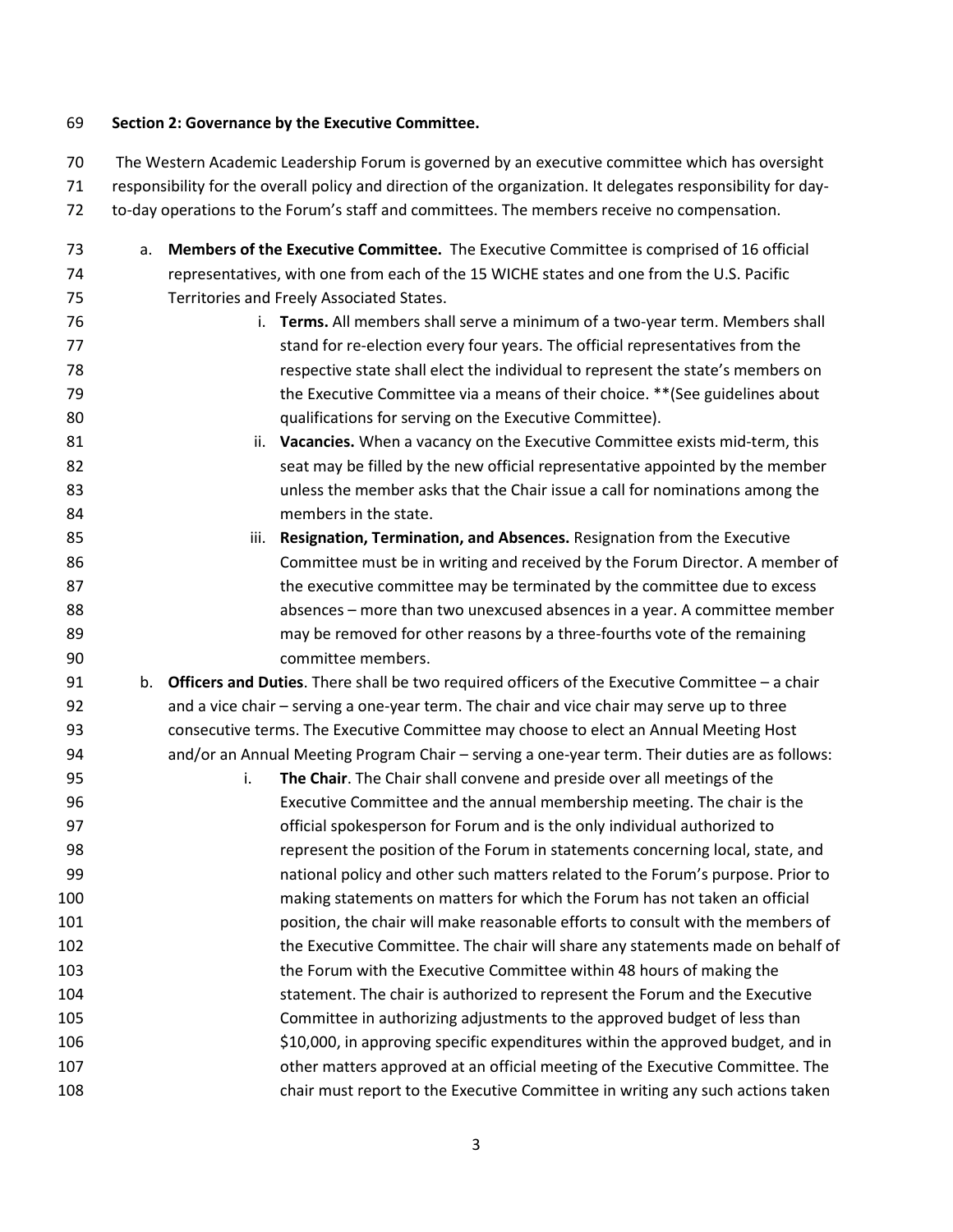| 109 |    |                       | within one week of taking the action. The chair may serve as the Annual                     |
|-----|----|-----------------------|---------------------------------------------------------------------------------------------|
| 110 |    |                       | Meeting Host should one not be elected by the Executive Committee.                          |
| 111 |    | ii.                   | The Vice Chair. The Vice Chair shall preside over meetings in the absence of or             |
| 112 |    |                       | at the request of the chair. Upon confirmation by the Executive Committee and               |
| 113 |    |                       | at the end of the chair's term, the vice chair will assume the role of chair. The           |
| 114 |    |                       | vice chair may serve as the Annual Meeting Program Chair should one not be                  |
| 115 |    |                       | elected by the Executive Committee.                                                         |
| 116 |    | iii.                  | Annual Meeting Host. The Annual Meeting Host will serve as the primary                      |
| 117 |    |                       | representative of the institution hosting the Annual Meeting and will work with             |
| 118 |    |                       | the Executive Committee, Forum Director, and other WICHE Staff on all matters               |
| 119 |    |                       | related to arrangements and logistics for the Annual Meeting.                               |
| 120 |    | iv.                   | Annual Meeting Program Chair. The Annual Meeting Program Chair will work                    |
| 121 |    |                       | with the Executive Committee, Annual Meeting Host, Forum Director, and other                |
| 122 |    |                       | WICHE Staff to design and develop the program for the Annual Meeting. The                   |
| 123 |    |                       | Annual Meeting Program Chair typically serves as the Annual Meeting Host for                |
| 124 |    |                       | the succeeding year's annual meeting.                                                       |
| 125 |    |                       | c. Meetings of the Executive Committee.                                                     |
| 126 |    | i.                    | Regular Meetings and Notice. The Executive Committee shall meet semi-                       |
| 127 |    |                       | annually – once in conjunction with the annual meeting and another time at an               |
| 128 |    |                       | agreed upon location. An official executive committee meeting requires that                 |
| 129 |    |                       | each member receive a written notification at least two weeks in advance.                   |
| 130 |    | ii.                   | Special Meetings. Special meetings of the committee shall be called upon the                |
| 131 |    |                       | request of the chair, or one-third of the committee. Notices of special meetings            |
| 132 |    |                       | shall be sent out by the Forum Director to each committee member at least two               |
| 133 |    |                       | weeks in advance.                                                                           |
| 134 |    | iii.                  | <b>Quorum.</b> A quorum or designee must be present (physically and/or virtually) by        |
| 135 |    |                       | at least 40 percent of committee members for business transactions to take                  |
| 136 |    |                       | place and motions to pass.                                                                  |
| 137 |    | iv.                   | Voting. All issues to be voted on shall be decided by a simple majority of those            |
| 138 |    |                       | members or designees present at the meetings in which the vote takes place.                 |
| 139 |    | v.                    | Nomination and Election. At the meeting of the Executive Committee in                       |
| 140 |    |                       | conjunction with the annual membership meeting, the Chair will confirm that                 |
| 141 |    |                       | the current vice chair agrees to assume the role of chair on the conclusion of the          |
| 142 |    |                       | annual meeting. If so, the chair will confirm their candidacy with a simple                 |
| 143 |    |                       | majority vote of the committee and then open the floor to nominations for a                 |
| 144 |    |                       | new vice chair. If not, the chair will open the floor to nominations for both a             |
| 145 |    |                       | new chair and a vice chair and, if needed, for Annual Meeting Host and Annual               |
| 146 |    |                       | Meeting Chair. By a simple majority vote, the new officers will be elected.                 |
| 147 | d. |                       | Budget. The Executive Committee will review the annual budget and recommend its approval by |
| 148 |    | the WICHE Commission. |                                                                                             |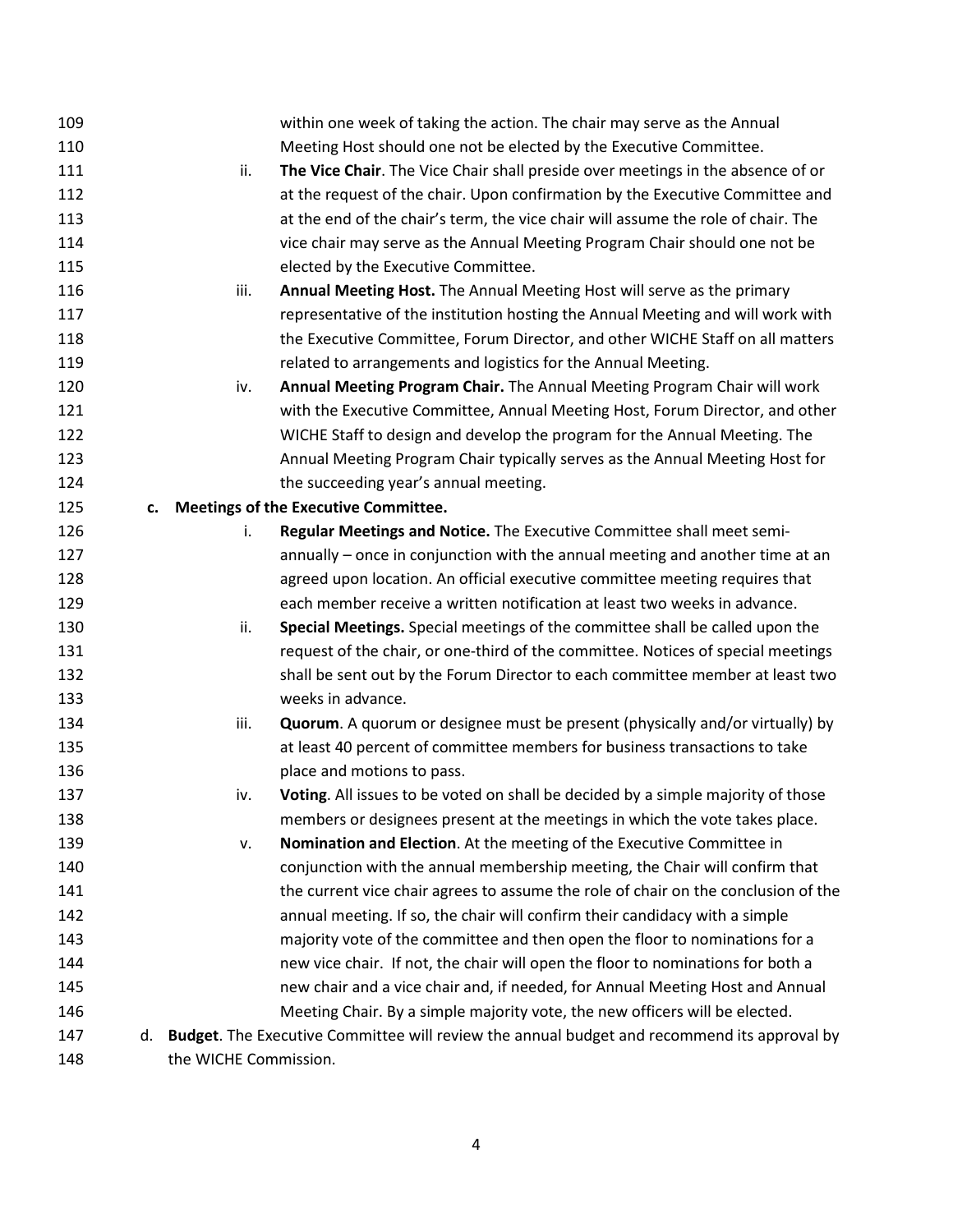| 149<br>150<br>151 | e.                                                                                                 | Communications. The Western Academic Leadership Forum's logo and member and participant<br>lists are the property of its collective members. All usage of these items is subject to the<br>conditions set forth in the Executive Committee's Communications Policy at the time of use. |  |  |  |  |
|-------------------|----------------------------------------------------------------------------------------------------|----------------------------------------------------------------------------------------------------------------------------------------------------------------------------------------------------------------------------------------------------------------------------------------|--|--|--|--|
|                   |                                                                                                    |                                                                                                                                                                                                                                                                                        |  |  |  |  |
| 152               |                                                                                                    | Section 3: Director and Staff.                                                                                                                                                                                                                                                         |  |  |  |  |
| 153               |                                                                                                    | The Forum Director shall be responsible for administering the work and budget of Western Academic                                                                                                                                                                                      |  |  |  |  |
| 154               | Leadership Forum pursuant to the decisions of the Executive Committee and within the procedures of |                                                                                                                                                                                                                                                                                        |  |  |  |  |
| 155               | WICHE. The Director shall be responsible for the records and accounts of the Forum and oversee the |                                                                                                                                                                                                                                                                                        |  |  |  |  |
| 156               |                                                                                                    | work of the other staff members. The Forum Director shall be appointed and reviewed pursuant to                                                                                                                                                                                        |  |  |  |  |
| 157               |                                                                                                    | WICHE personnel procedures with input from the Executive Committee. WICHE will retain Forum                                                                                                                                                                                            |  |  |  |  |
| 158               |                                                                                                    | revenues in a designated account and the Forum Director will review the revenue and expense reports                                                                                                                                                                                    |  |  |  |  |
| 159               | monthly.                                                                                           |                                                                                                                                                                                                                                                                                        |  |  |  |  |
| 160               |                                                                                                    | <b>ARTICLE IV</b>                                                                                                                                                                                                                                                                      |  |  |  |  |
| 161               |                                                                                                    | <b>Member Meetings</b>                                                                                                                                                                                                                                                                 |  |  |  |  |
| 162               | a.                                                                                                 | Annual Meeting. An annual meeting of the members shall take place on a specific date, and at a                                                                                                                                                                                         |  |  |  |  |
| 163               |                                                                                                    | time and location designated by the chair. At the annual meeting the members shall receive                                                                                                                                                                                             |  |  |  |  |
| 164               |                                                                                                    | reports on the activities and budget of the organization and raise topics and issues for                                                                                                                                                                                               |  |  |  |  |
| 165               |                                                                                                    | consideration of the executive committee in determining the organization's direction for the                                                                                                                                                                                           |  |  |  |  |
| 166               |                                                                                                    | coming year.                                                                                                                                                                                                                                                                           |  |  |  |  |
| 167               | b.                                                                                                 | Special Meetings. Special meetings may be called by the chair or a simple majority of the                                                                                                                                                                                              |  |  |  |  |
| 168               |                                                                                                    | Executive Committee. A petition signed by 25 percent of the voting members may also call a                                                                                                                                                                                             |  |  |  |  |
| 169               |                                                                                                    | special meeting.                                                                                                                                                                                                                                                                       |  |  |  |  |
| 170               | c.                                                                                                 | Notice of Meetings. A notice will be sent by the Forum Director to each official representative                                                                                                                                                                                        |  |  |  |  |
| 171               |                                                                                                    | not less than two weeks prior to the meeting.                                                                                                                                                                                                                                          |  |  |  |  |
| 172               | d.                                                                                                 | Quorum. Those present at any properly announced meeting of the membership shall constitute                                                                                                                                                                                             |  |  |  |  |
| 173               |                                                                                                    | a quorum.                                                                                                                                                                                                                                                                              |  |  |  |  |
| 174               | е.                                                                                                 | Rules of Procedure. In the event a question of order or procedure shall arise which is not                                                                                                                                                                                             |  |  |  |  |
| 175               |                                                                                                    | covered in these bylaws, Robert's Rules of Order shall prevail.                                                                                                                                                                                                                        |  |  |  |  |
| 176               | f.                                                                                                 | Voting. All issues to be voted on shall be decided by a simple majority of those present at the                                                                                                                                                                                        |  |  |  |  |
| 177               |                                                                                                    | meetings in which the vote takes place.                                                                                                                                                                                                                                                |  |  |  |  |
| 178               |                                                                                                    |                                                                                                                                                                                                                                                                                        |  |  |  |  |
| 179               |                                                                                                    | <b>ARTICLE V</b>                                                                                                                                                                                                                                                                       |  |  |  |  |
| 180               |                                                                                                    | Committees, Task Forces, and Common Interest Groups                                                                                                                                                                                                                                    |  |  |  |  |
| 181               |                                                                                                    | In addition to the Executive Committee, activities of the Western Academic Leadership Forum may be                                                                                                                                                                                     |  |  |  |  |
| 182               |                                                                                                    | carried out in committees and task forces that meet physically or virtually.                                                                                                                                                                                                           |  |  |  |  |
| 183               |                                                                                                    | Section 1: Formation of Committees and Task Forces.                                                                                                                                                                                                                                    |  |  |  |  |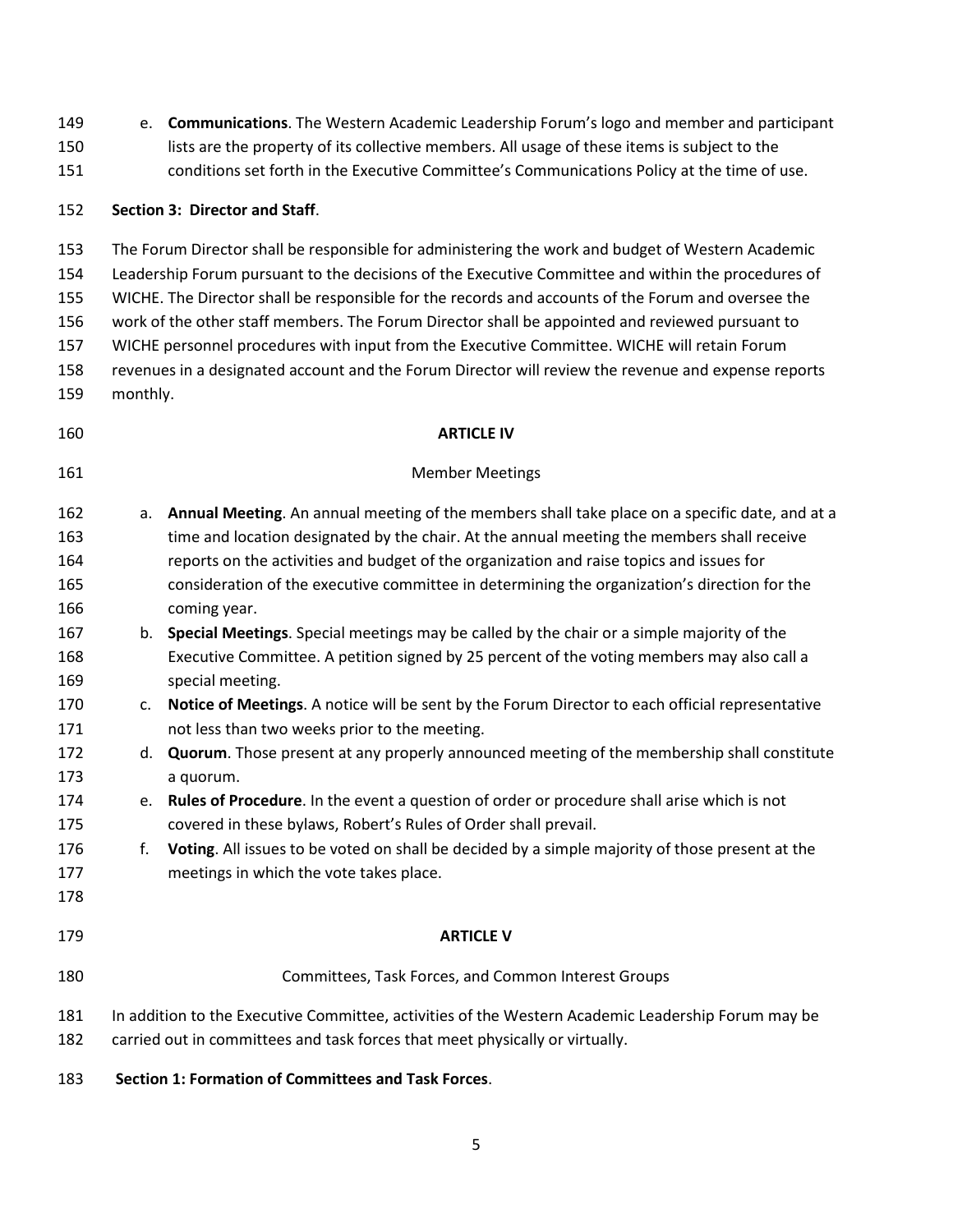| The Executive Committee may establish and dissolve committees and task forces as needed. The chair | 184 |  |  |  |  |  |  |
|----------------------------------------------------------------------------------------------------|-----|--|--|--|--|--|--|
|----------------------------------------------------------------------------------------------------|-----|--|--|--|--|--|--|

- of the Executive Committee appoints all committee and task force chairs.
- 

# **Section 2: Membership on Committees and Task Forces.**

- The participants on committees and task forces may consist of official representatives or others as
- approved by the Executive Committee, including appointees with relevant expertise from the official representatives' staff.
- 

# **ARTICLE VI**

Amendments and Dissolution

## **Section 1: Amendments.**

- These bylaws may be amended when necessary by a two-thirds majority of the Executive Committee.
- Proposed amendments must be submitted to the Forum Director to be sent out with regular Executive Committee announcements.

## **Section 2: Dissolution.**

- After discontinuance of business and payment of debts, any surplus shall be transferred as a gift to the WICHE general fund.
- 

# **CERTIFICATION**

- These bylaws were approved at a meeting of the membership by a two-thirds majority vote on April 23, 2010.
- 

205  $\sqrt{}$ 

206 Samuel Gingerich, Chair Date and Chair Date Date

AMENDED

 These bylaws were amended at a meeting of the Executive Committee by a two-thirds majority vote on September 30, 2010.

  $\frac{210}{211}$  allow Lamborn 9-30-2010

Jeinpil

212 Alan Lamborn, Chair Date and Chair Date Date Date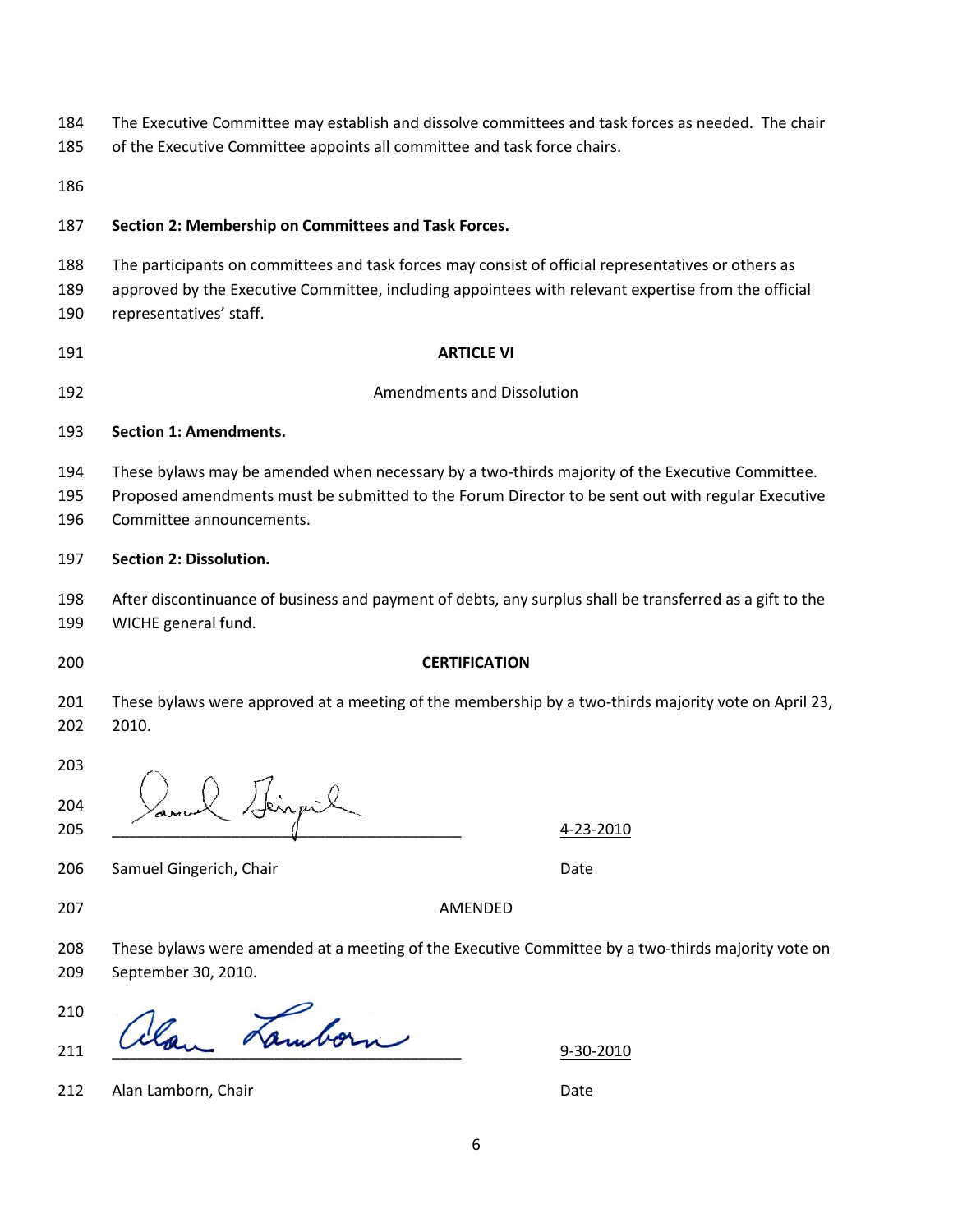AMENDED

 These bylaws were amended at a meeting of the Executive Committee by a two-thirds majority vote on April 13, 2011.

  $\frac{210}{217}$  allan Lamborn 4-13-2011 218 Alan Lamborn, Chair Date and Chair Date AMENDED 221 These bylaws were amended at a meeting of the Executive Committee by a two-thirds majority vote on April 22, 2015. a-22-2015 225 Laura Woodworth-Ney, Chair Discount of the United State AMENDED 227 These bylaws were amended at a meeting of the Executive Committee by a two-thirds majority vote on April 26, 2017.  $12$   $2017$ 231 Phyllis Safman, Chair Date Date Date AMENDED These bylaws were amended at a meeting of the Executive Committee by a two-thirds majority vote on April 25, 2018.  $4-25-2018$ 237 Renny Christopher, Chair Date Chair Date AMENDED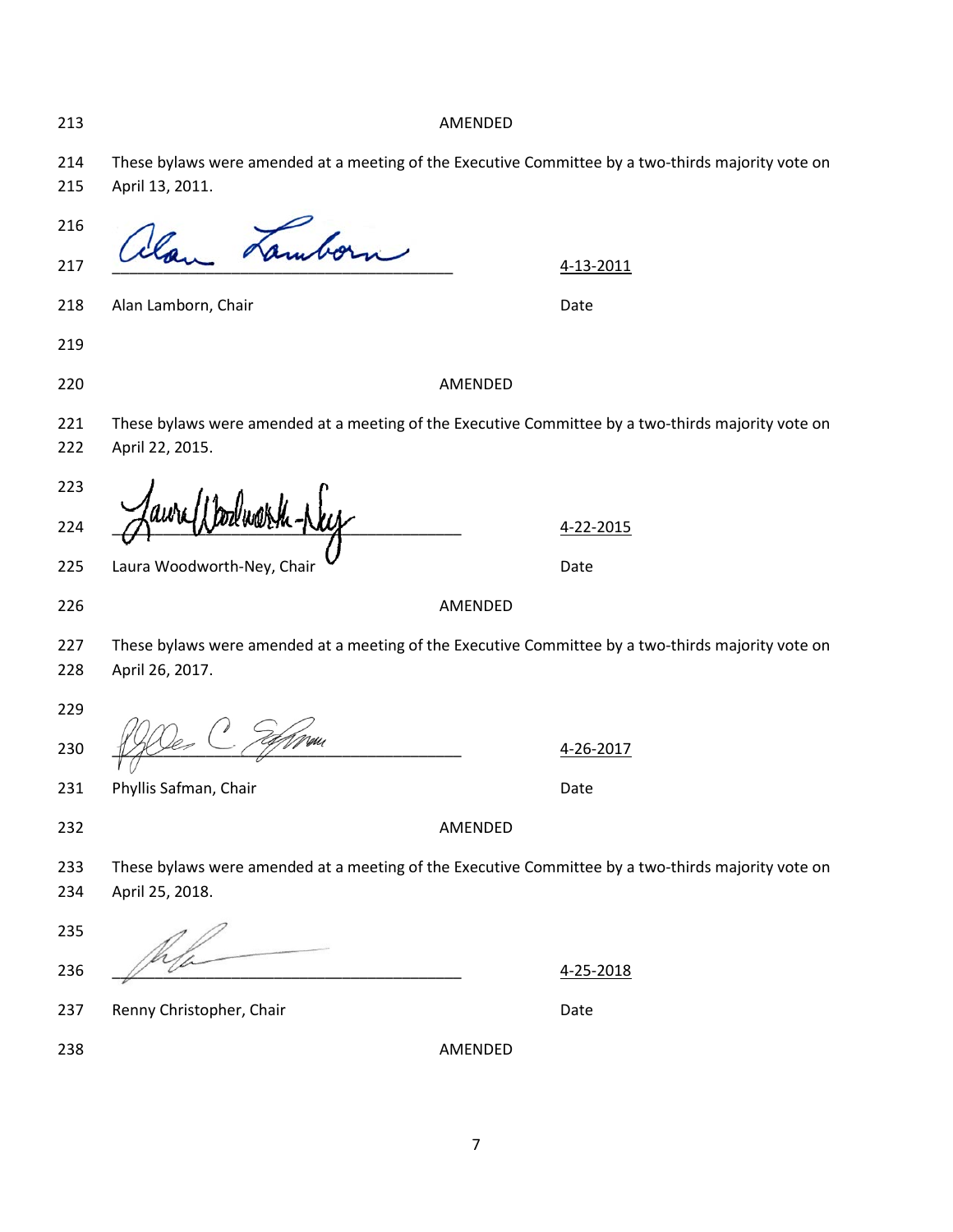These bylaws were amended at a meeting of the Executive Committee by a two-thirds majority vote on July 19, 2018.

 241 Arie Robin

243 Vicki Golich, Chair Date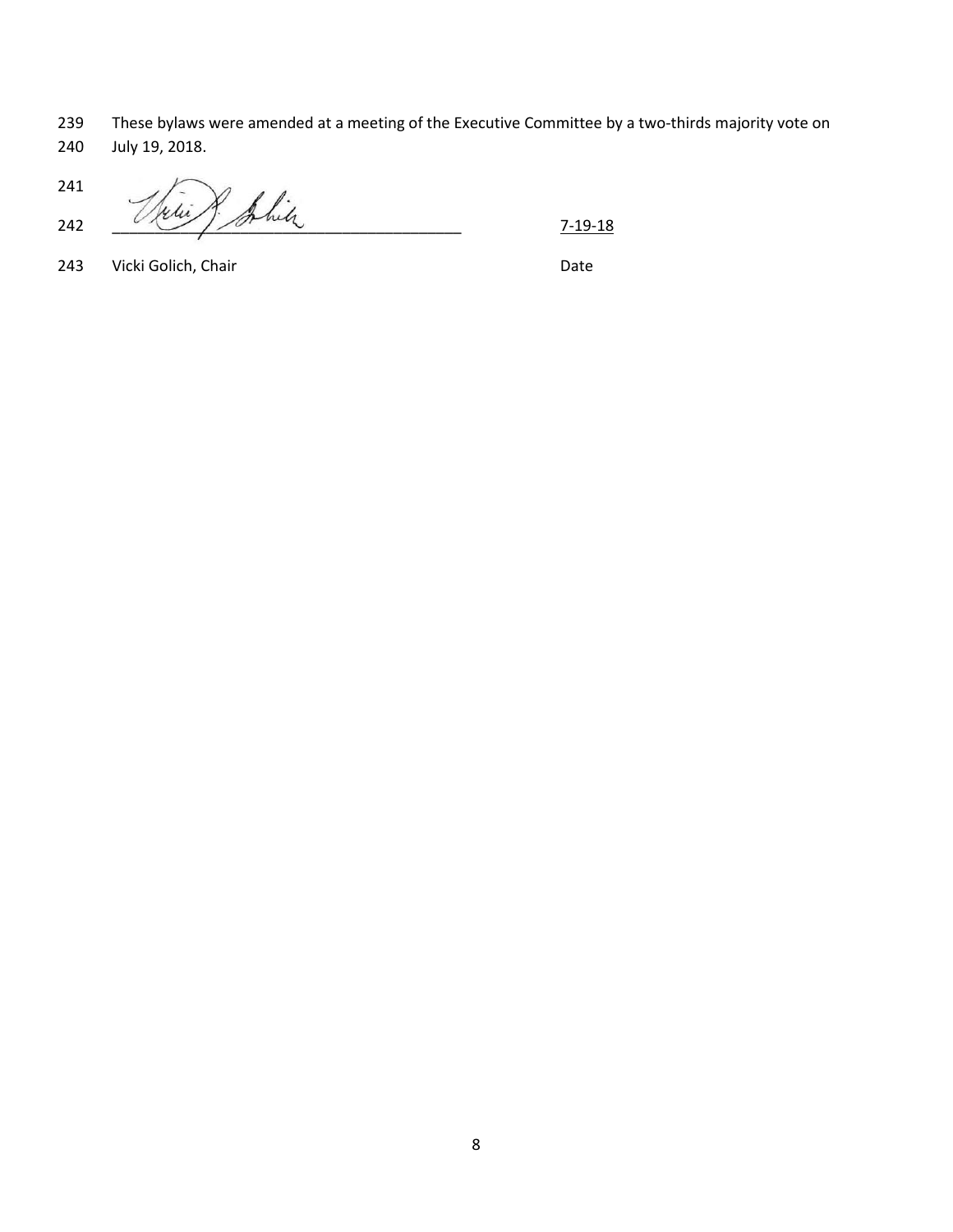# **WESTERN ACADEMIC LEADERSHIP FORUM**

# **Qualifications for Serving on the Executive Committee**

*Guidelines for State's Members Selecting their Representative Referenced in the bylaws: Article III, Section 2a*

The Forum members' official representatives in each state determine who among them will serve as their representative on the Executive Committee. The method used for this process is at the discretion of the members in each state. These guidelines are intended to articulate the level of commitment and the characteristics of individuals who would be meaningful contributors to the Forum Executive Committee.

# **Commitment**

Executive Committee members are expected to attend two face-to-face meetings; one in the summer for planning and the second in conjunction with the annual meeting. Additionally, there may be subcommittee meetings in the interim that meet face-to-face or via conference call.

# **Characteristics**

The members of the Executive Committee provide the leadership and direction to ensure that the organization achieves its mission. Thus, in selecting its representative on the Executive Committee, members in the state are encouraged to select individuals available for a minimum of a two-year term that possess or are willing to cultivate the following characteristics:

- 1.) Desire and capacity to serve with the passion, dedication and commitment to the Forum's mission and goals;
- 2.) Capacity to lead and inspire the Executive Committee to maintain the Forum's position as an innovative organization focused on game changing opportunities to improve higher education for students and the nation;
- 3.) Requisite knowledge and expertise as an executive leader to identify and issue calls to action on opportunities and challenges in higher education and to influence policy in the state, regionally and nationally.
- 4.) Solicit input from Forum members and other relevant stakeholders on Forum areas of interest and represent these diverse views in Executive Committee discussions and decisions;
- 5.) Aware of and active in higher education's change and student success agendas at the state, regional, and national levels. (This includes such topics as transfer, cost of and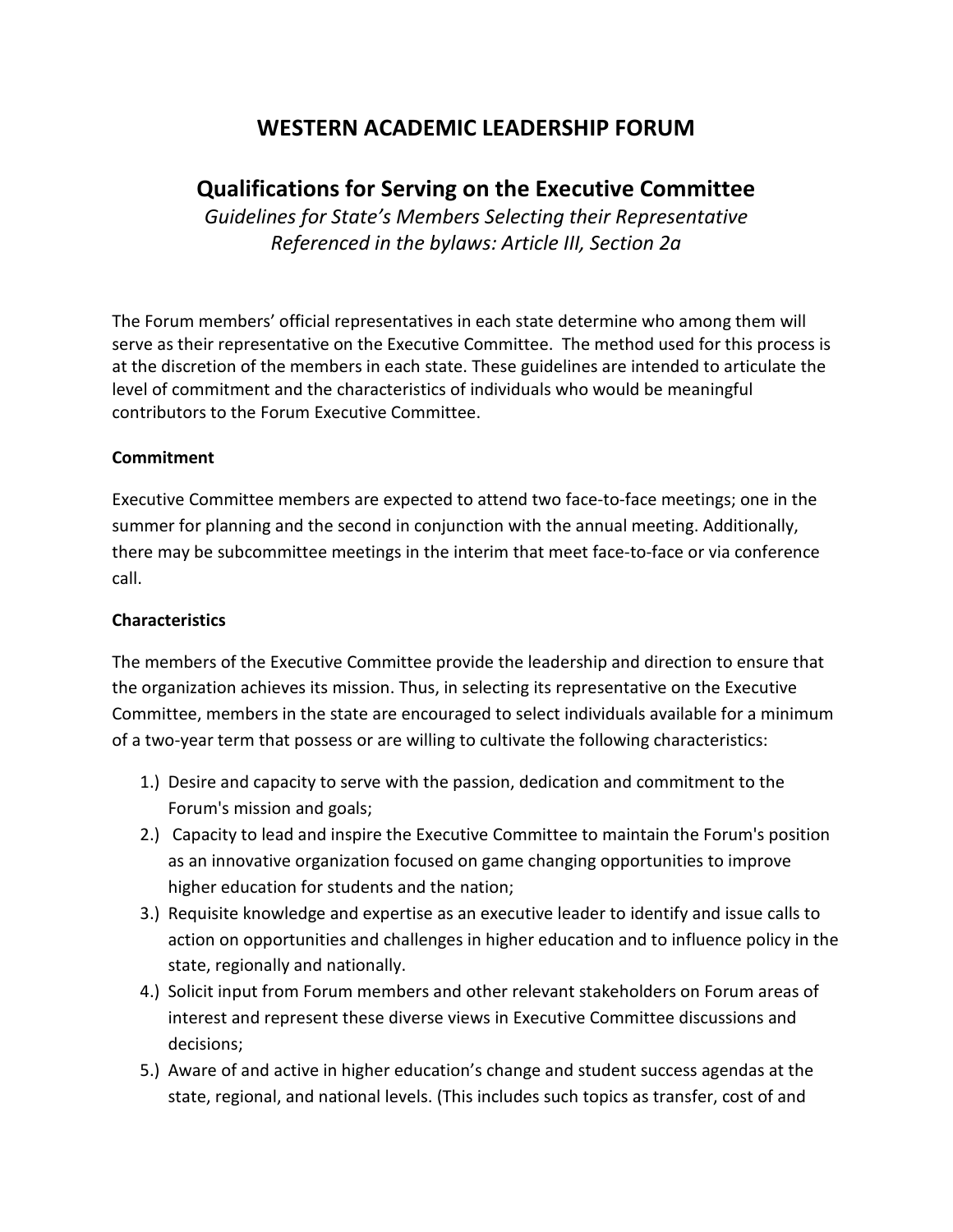time to degree, developmental education, job placement, and other top concerns.); and as a plus

6.) Willing to contact, network and engage in conversation with prospective speakers and sponsors.

A great strength of the Forum is the diversity of its members and their official representatives. Thus, a state's members are encouraged to seek the advice of the professional staff and Executive Committee prior to selecting their representative to determine if a particular need exists on the committee at that time.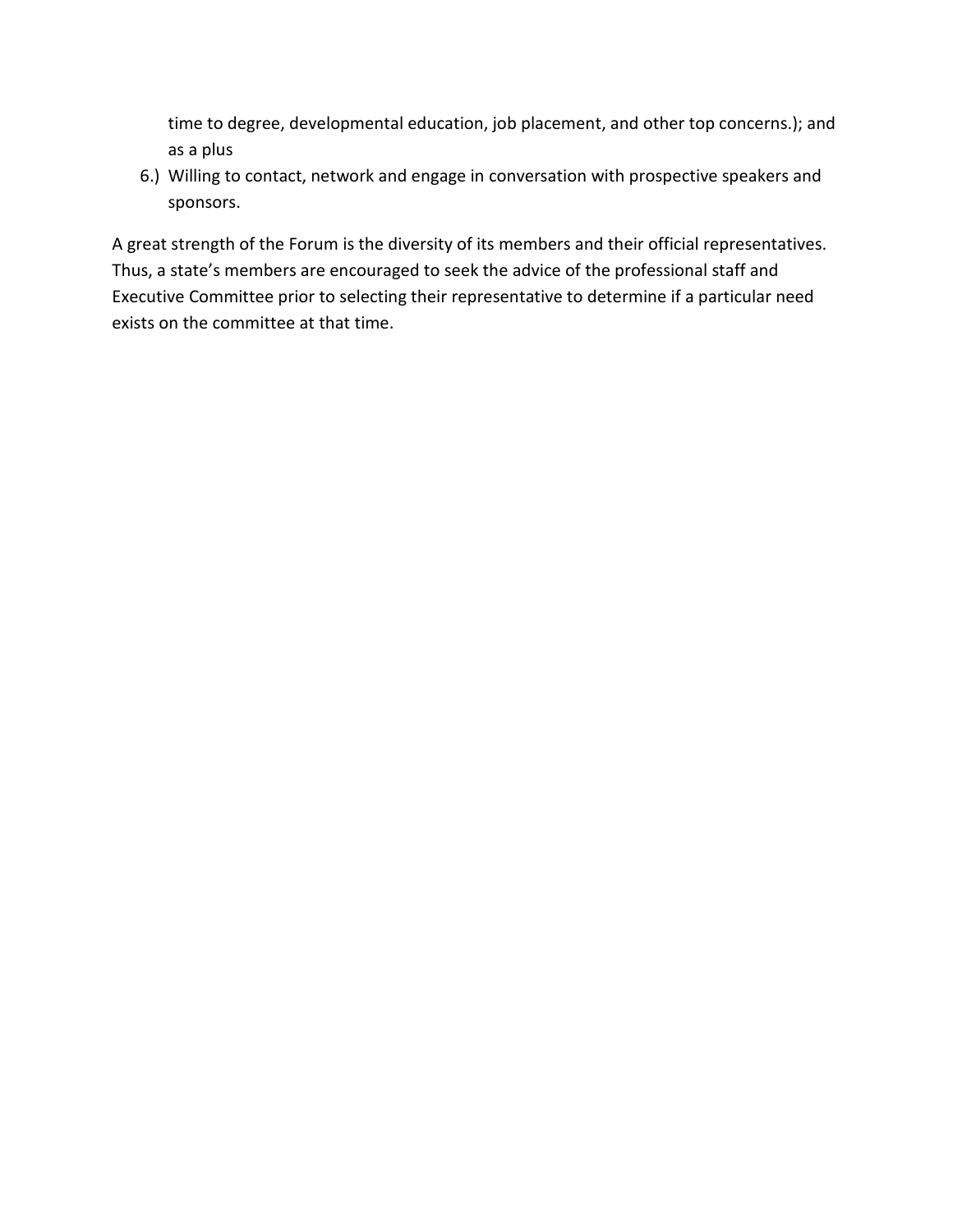#### **Western Academic Leadership Forum**

### **July 2018**

## **COMMUNICATIONS POLICY**

To comply with the Western Academic Leadership Forum's bylaws *(Article III, Section 2: Governance by the Executive Committee-e. Communications)*, the Executive Committee set this Communications Policy on July 19, 2018.

All uses of the Western Academic Leadership Forum's logo and contact lists must be approved by the Executive Committee. The Committee delegates this authority to its Director for the Forum's official activities. For all other requests for the use of the logo and/or contact lists by members and nonmembers, written approval from the Chair is required. More specifics follow:

### **1. LOGO**

Prior to changing its name to the Western Academic Leadership Forum in 2008 when membership was expanded to include all WICHE states, the Forum was known as the Northwest Academic Forum (NWAF). Established in 1984 with 11 WICHE states, NWAF's logo was a gyroscope-like image representing a spinning wheel or disc in which the axis of rotation is free to assume any orientation by itself. It had an arrow through the middle that pointed to the Northwest. When the organization changed its name in 2008, it retained the logo and its colors but modified the direction of the arrow to point due West.

The Western Academic Leadership Forum's logo may appear in the format below. When appearing in color, the image is in green (RGB 61/104/98) with the name of the organization in title case using the Myriad Pro Regular font (gray - RGB 128/128/128, green - RGB 61/104/98). When the image is produced in black and white, the logo must appear in one of the same formats as below.

Horizontal Format (preferred) Vertical Format





Academic Leadership Forum